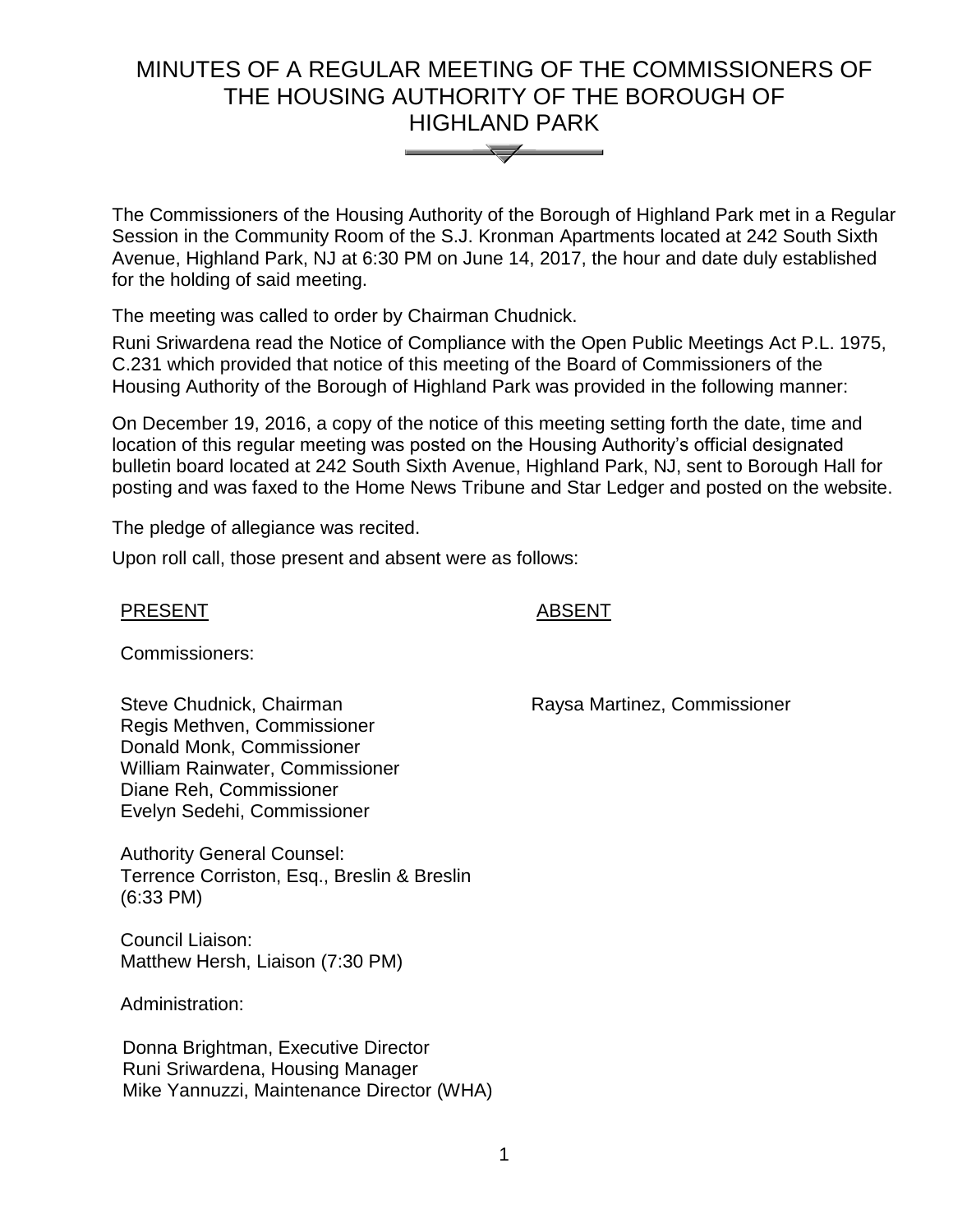# Minutes:

A motion to approve the minutes of the regular meeting held on May 10, 2017 was made by Commissioner Reh and seconded by Commissioner Sedehi.

### **Discussion**

Commissioner Reh noted that the minutes say April and should say May.

| ROLL CALL: | Chudnick Martinez Methven Monk Rainwater Reh Sedehi |  |  |  |
|------------|-----------------------------------------------------|--|--|--|
| AYES:      | Chudnick Methven Monk Rainwater Reh Sedehi          |  |  |  |
| NAYS:      | <b>None</b>                                         |  |  |  |
| Abstain:   | <b>None</b>                                         |  |  |  |
| Absent:    | Martinez                                            |  |  |  |

The Chair thereupon declared said motion approved.

Commissioner Reh commented that Al Garlatti was much more than a board member as he served for over 40 years, a proponent of the Authority. She mentioned that a big piece of our history went with Al. He was responsible for this building too!

Commissioner Sedehi noted that she and Commissioner Reh represented the Authority at his wake.

# Public Comment I

M.P. commented that she read Housing Manager Sriwardena's article in the newsletter about the children at Park Terrace being supervised while they play outside. She stated that she saw a child dive into the dumpster twice and come out with a green alligator. She noted that there was a little girl watching this and asked where her mom was. The child replied that she can't talk with strangers as she may get taken. She went on the say her mom was working but her uncle was watching her but he was in the house.

M.P. stated that she feels we need to provide the children with a safe place to play because someone is going to get hurt.

Chairman Chudnick stated that the Borough provides activities for children in the park.

Counsel Corriston asked when M.P. witnessed this.

M.P. replied that it was on a Sunday.

Counsel Corriston stated that if this happens while the staff is present, she should let them know so that Housing Manager Sriwardena can talk to the parent as they may be relying on a babysitter to watch their kids. He went on to say that Housing Manager Sriwardena can issue a lease violation notice.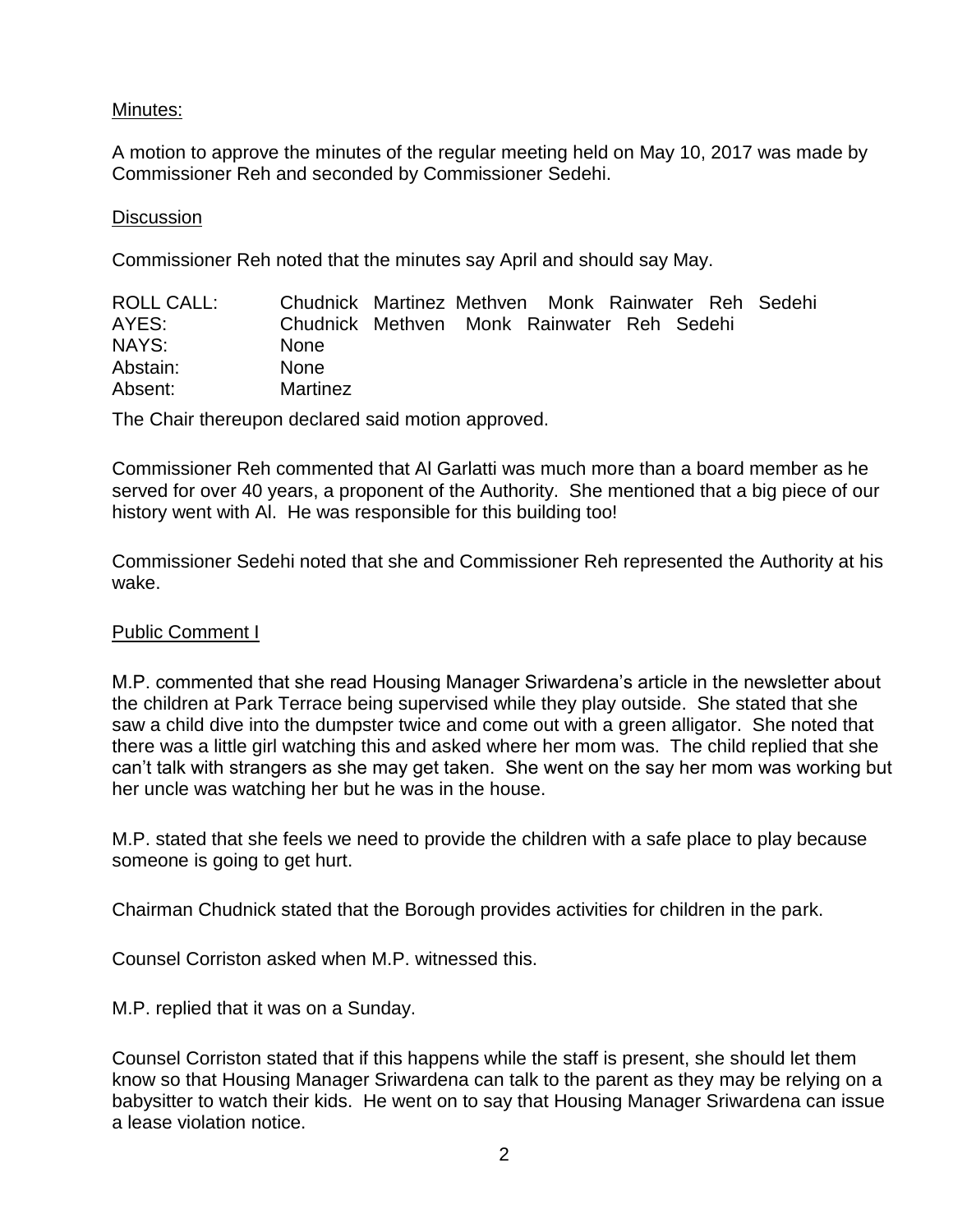Housing Manager Sriwardena stated that she has spoken to the parents and that in most cases it's visitors that are doing this (the children's' friends.)

Commissioner Methven stated that some parents just don't care – he witnessed five kids ganging up on one and stepped in to help. Some kids have no respect!

Karin Jackson, 3P, commented that the front of the building looks nice with the flowers and thanked Joanne Rogers for doing this. She also commented on the Victory Gardens in the back of the building.

Commissioner Reh agreed and thanked Joanne.

Al Stokes, 6E, stated that the children need to be taken care of no matter what.

Karin Jackson suggested we install a sandbox.

M.P. suggested that we build an enclosure for the dumpsters.

Joanne Rogers, 1C, asked for an update on what the Board was doing about the activity in the front of the building.

Executive Director Brightman stated that the Board purchased a No U-turn sign.

Ms. Rogers stated that the issue is not U-Turns but blocking the crosswalk and it's dangerous especially for sight impaired tenants.

Executive Director Brightman suggested a sign that states hearing and visually impaired live here.

Chairman Chudnick stated that he thought the problem was cars making U-turns.

Executive Director Brightman asked Ms. Rogers what she thought the solution was.

Ms. Rogers stated that it would be to remove the tree before the walkway so drop-offs could occur there instead of at the crosswalk.

Executive Director Brightman stated that she remembered discussing this with her but the Uturns were addressed not the crosswalk and she would look into it.

Commissioner Monk noted that a car just did a U-turn outside.

Ms. Rogers stated that there is one particular vehicle that blocks the walkway.

Commissioner Methven suggested that Housing Manager Sriwardena call the company.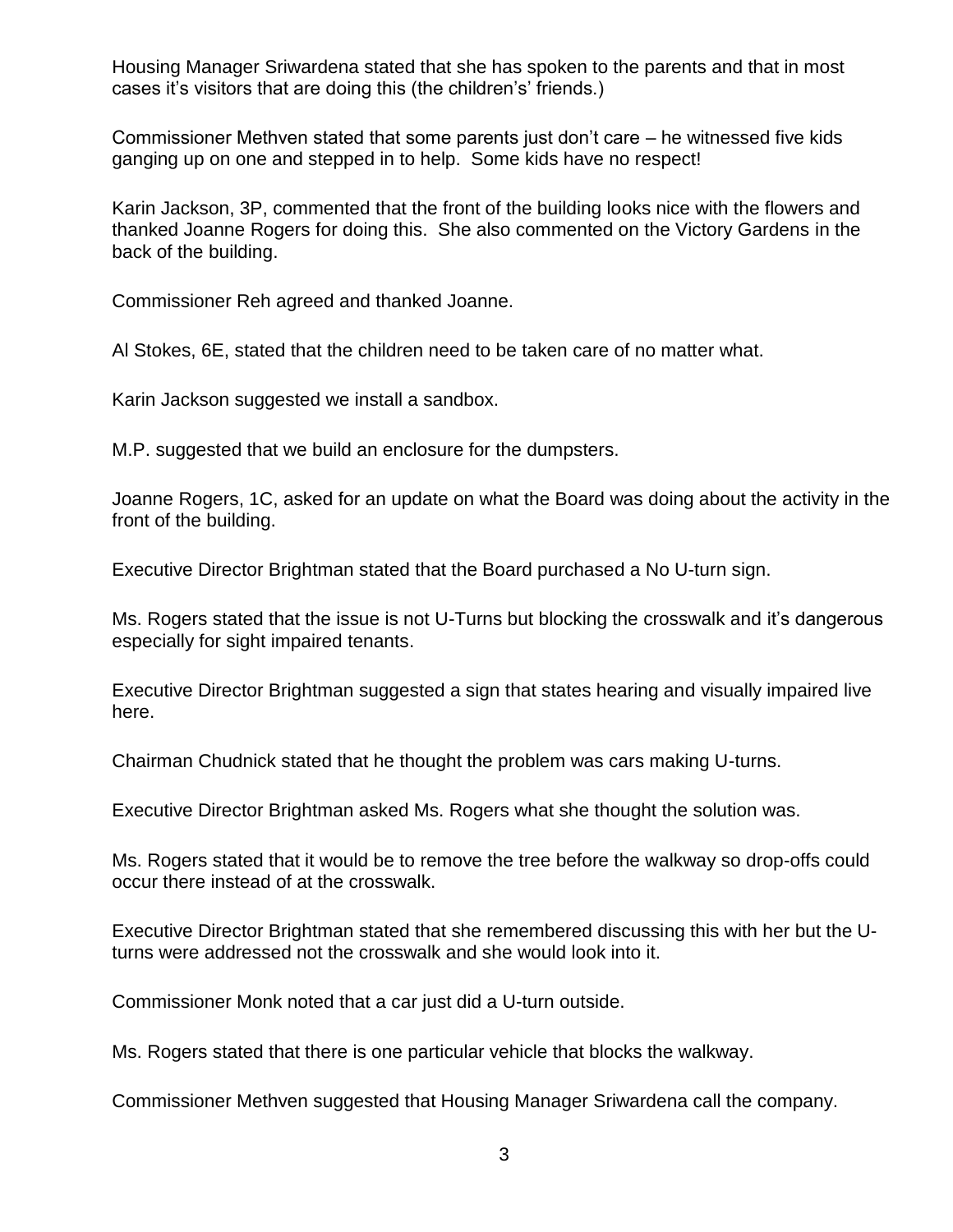Chairman Chudnick asked that the building and grounds committee look into the issue.

Commissioner Reh stated that they did and they also meet with the Police as they recommended the U-turn sign.

Commissioner Rainwater asked if the crosswalk was painted as such.

Executive Director Brightman responded that it is.

Counsel Corriston stated that if this is a repeat offender you can note dates and times and file a Police report.

Ms. Rogers stated that the tenant needs to be spoken to as she keeps the transport car waiting.

Executive Director Brightman thanked Ms. Rogers and said it will be referred to the committee.

M.P. suggested posting a sign showing fatalities like they have on highways.

# **Communications**

Chairman Chudnick noted that Commissioner Methven's appointment was in the packet and appointed him to the buildings and ground committee.

# Executive Director's Report

There was a discussion about the dumpsters and the continual damage caused by the DPW when emptying the garbage.

Executive Director Brightman stated that as directed she did file a damage claim with the Township but there has been no resolve.

Commissioner Sedehi asked if I spoke to the new Borough administrator.

Executive Director Brightman said no.

Commissioner Sedehi suggested following-up with Joan Hullings.

Commissioner Reh asked if a second claim was filed.

Executive Director Brightman answered no, not yet, as Matt Hersh is working on the issue. She stated that Councilman Hersh had a meeting about the situation and the outcome suggested was that the Authority hire a private garbage collector and the Borough will pay for it.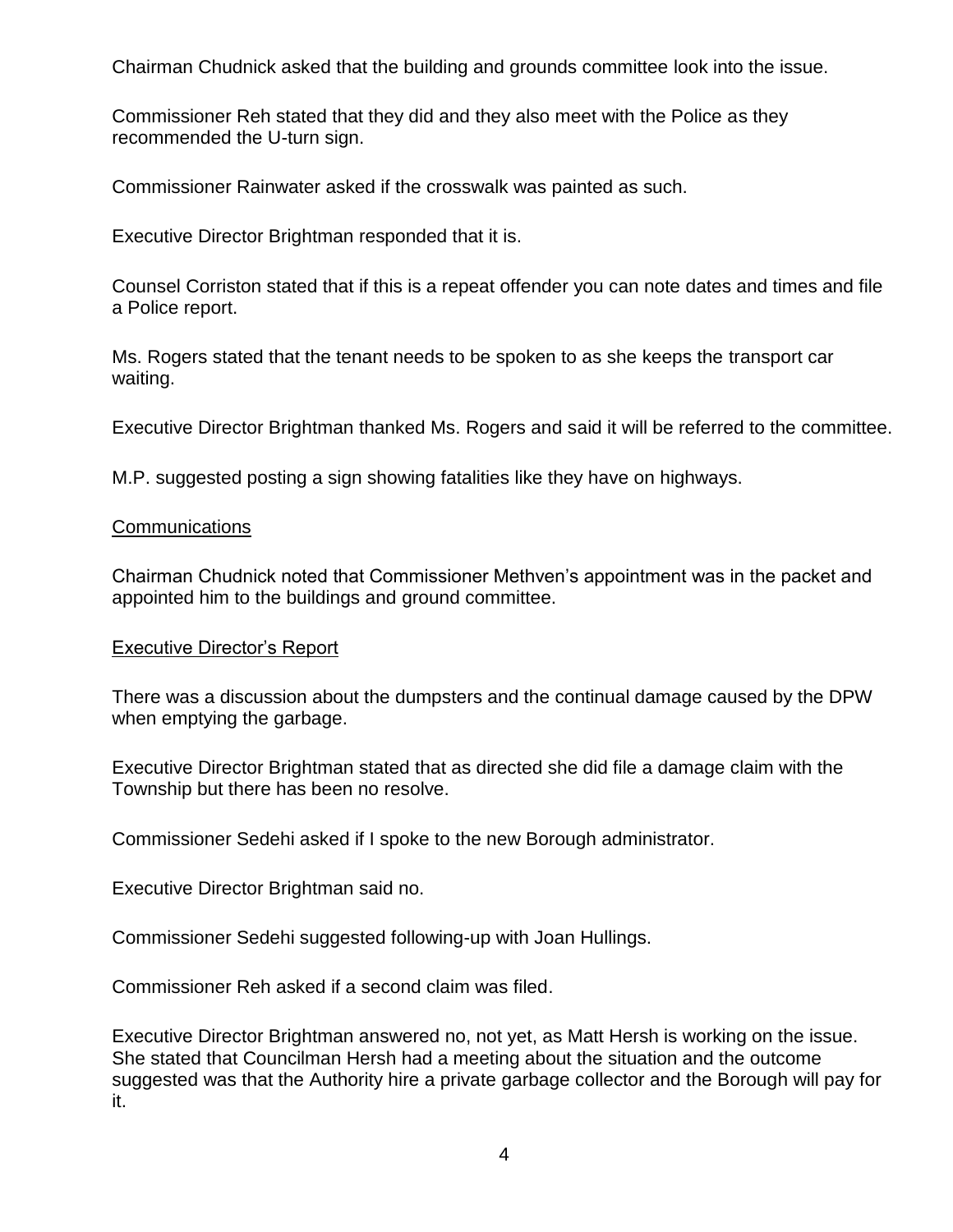Chairman Chudnick stated he doesn't like the idea as the Borough is pushing shared services and they want us to hire a private company?

Executive Director Brightman stated that we expanded the dumpster pad area based on input from the DPW to improve the pick-up process a couple of years ago.

Commissioner Methven stated that perhaps the drivers need to be consulted.

Executive Director Brightman asked if it was the Board's wish to file another claim.

The consensus was to do so.

Executive Director Brightman responded that she will file it.

Commissioner Sedehi stated that we have tried to use Borough services – snow removal, landscaping, asking for increased bulk pick-up, and services provided have been unsatisfactory.

# RAD Update

Commissioner Rainwater asked about the NJCC loan.

Executive Director Brightman said the original commitment expired so we had to get an extension. The letter is attached to my report.

Executive Director Brightman then gave an update as to where things stand at the moment. She also informed the Board that the two Federal Home Loan Bank grants were sent in.

Park Terrace is preparing to close and is in the hands of our lawyer, DeCottis.

Kronman has not received its RCC. We are still trying to make the numbers work and asked HUD if we can partially fund the reserve fund.

Commissioner Rainwater asked if it could be funded by the developer fee.

Executive Director Brightman answered, yes, that's the plan.

Commissioner Monk stated that it seems like a number of adjustments have been made in order to get things done.

Executive Director Brightman replied the adjustments are due to the falling tax credit prices and rising interest rates.

Commissioner Monk requested that the RAD committee meet via a phone conference.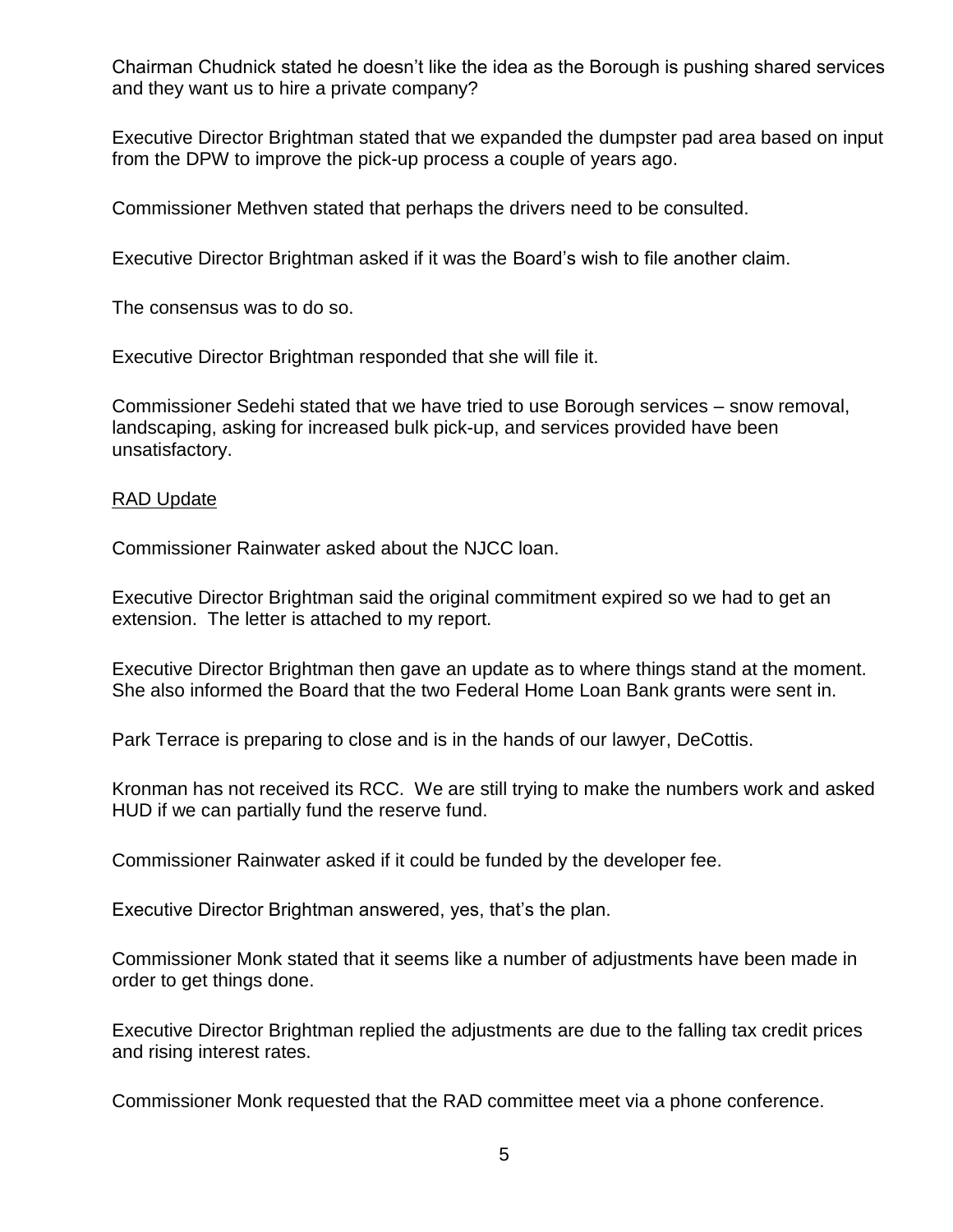Executive Director Brightman asked him for available dates.

Executive Director Brightman informed the Board that she and Susan Lenz have a meeting tomorrow at NJHMFA to discuss Kronman.

Chairman Chudnick appointed Commissioner Rainwater to the RAD Committee.

Chairman Chudnick noted the smoking policy.

Commissioner Rainwater asked how it will be enforced.

Housing Manager Sriwardena responded by the tenants and by inspections.

Chairman Chudnick noted that the policy was very thorough.

Executive Director Brightman noted that there will be two benches placed at Park Terrace with ash trays to accommodate the smokers. She also stated that the gazebo at Kronman was more than 25 feet away from the building and can be used by the smokers.

Attorney Report - nothing to report

Accountant Report - nothing to report

Housing Manager Sriwardena's Report

Commissioner Rainwater asked to be notified of the cookie fundraisers.

Commissioner Reh asked about the flea market.

Housing Manager Sriwardena responded that it was good but not well attended. She thanked Joanne Rogers for all her hard work and help.

#### Maintenance Report

Commissioner Reh asked about replacing the PTAC units.

Executive Director Brightman responded they are replaced when they no longer work.

#### Committee Reports - none

#### **Resolutions**

a) Reso #2017-32 – Adopting Monthly Bill List for May 2017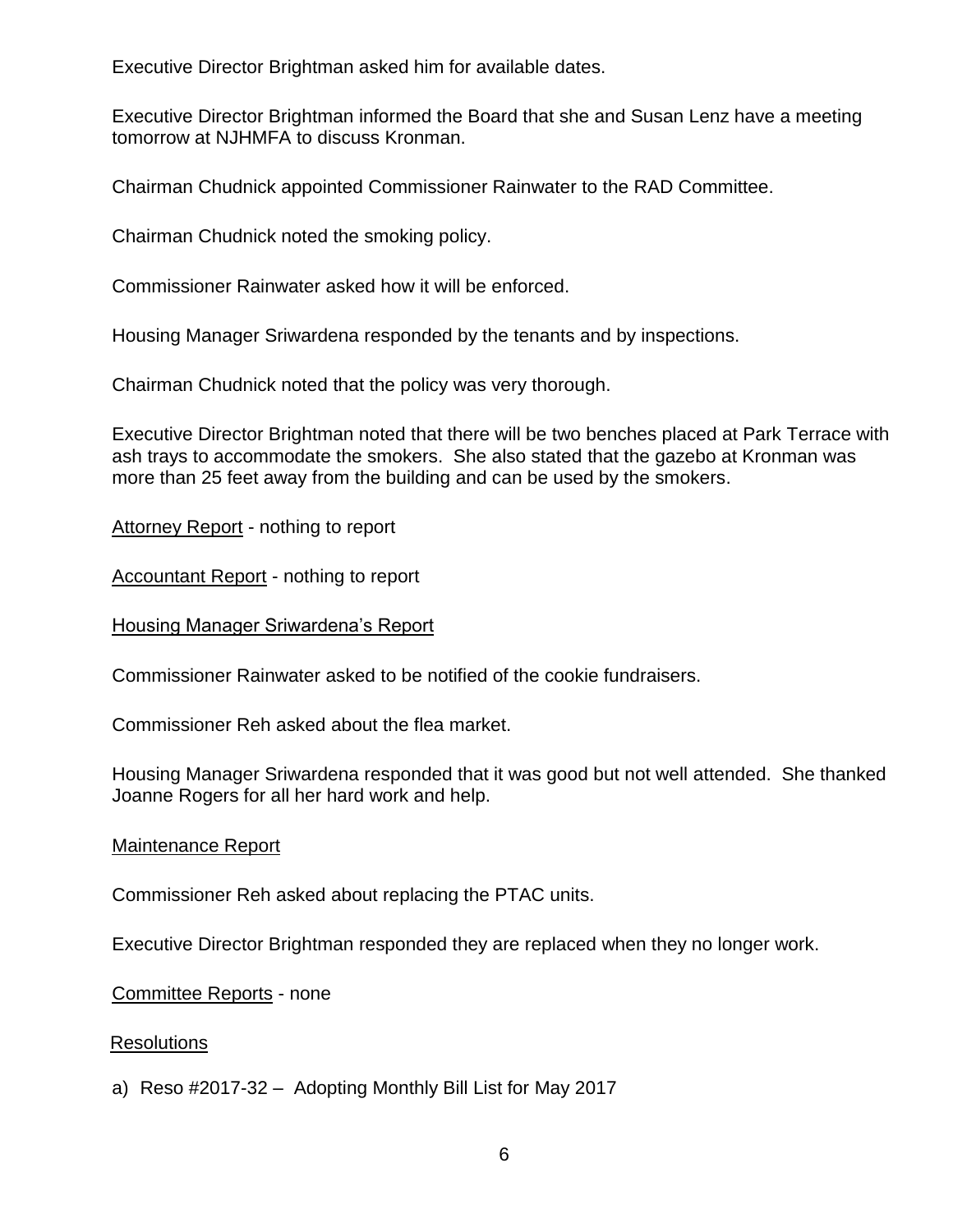Motion moved by Commissioner Reh and seconded by Commissioner Rainwater to adopt Resolution #2017-32.

# **Discussion**

Commissioner Reh asked if the JIF bill of \$20,000 is paid twice a year.

Executive Director Brightman answered, yes, that is correct.

| ROLL CALL: | Chudnick Martinez Methven Monk Rainwater Reh Sedehi |  |  |  |
|------------|-----------------------------------------------------|--|--|--|
| AYES:      | Chudnick Methyen Monk Rainwater Reh Sedehi          |  |  |  |
| NAYS:      | <b>None</b>                                         |  |  |  |
| Abstain:   | <b>None</b>                                         |  |  |  |
| Absent:    | Martinez                                            |  |  |  |

The Chair thereupon declared said motion approved.

b) Reso #2017-33 – Four Day Work Week for the Summer Months

Motion moved by Commissioner Sedehi and seconded by Commissioner Reh to adopt Resolution #2017-33.

# **Discussion**

Executive Director Brightman explained that there are two resolutions: one with maintenance working a four day week and one with their regular hours. She asked the BOC which resolution they wanted to vote on.

Commissioner Reh stated that the Borough doesn't allow the DPW to work a four day week, it's only for office personnel.

The Board voted on the resolution that had the office working four days and maintenance working five days.

| <b>ROLL CALL:</b> | Chudnick Martinez Methven Monk Rainwater Reh Sedehi |  |  |  |  |
|-------------------|-----------------------------------------------------|--|--|--|--|
| AYES:             | Chudnick Methven Monk Rainwater Reh Sedehi          |  |  |  |  |
| NAYS:             | <b>None</b>                                         |  |  |  |  |
| Abstain:          | <b>None</b>                                         |  |  |  |  |
| Absent:           | Martinez                                            |  |  |  |  |

The Chair thereupon declared said motion approved.

c) Reso #2017-34 – Reso of HPHA Making Application to the Local Finance Board Pursuant to N.J.S.A. 40A: 12A-29 and N.J.S.A. 40A:5A-6 in Connection with the Issuance of a Bond (RAD Project) Series 2017 and Authorizing and Approving Certain Matters in Connection **Therewith** 

Motion moved by Commissioner Rainwater and seconded by Commissioner Monk to adopt Resolution #2017-34.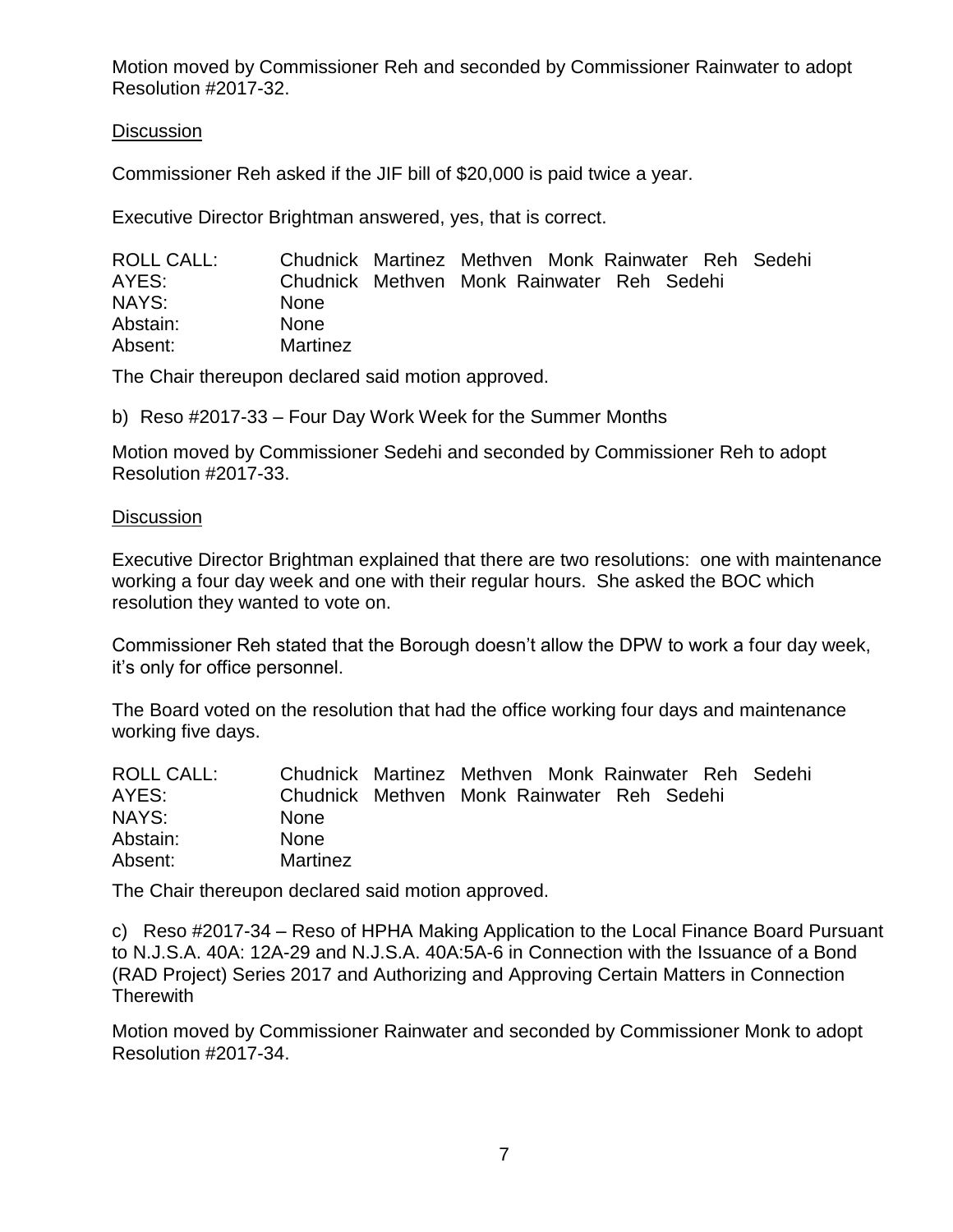# **Discussion**

Executive Director Brightman explained that this resolution was necessary as we need permission to borrow money from the finance board and we also need permission from the Borough.

Commissioner Reh asked if the Borough should approve this first.

Executive Director Brightman said, no, we do it first then the Borough.

#### New Business

Executive Director Brightman stated that the audit is scheduled for the end of July. We are also subject to a PHAS REAC inspection which is early July. The scores do not count as we are in the RAD pipeline but since we did not close we are subject to the inspection.

Executive Director Brightman asked the BOC if they wanted her to install the tenant computer as there would be a monthly cost.

Commissioner Monk brought up instituting Wi-Fi security and a discussion ensued about the computer and community room Wi-Fi access.

Chairman Chudnick referred the matter to the tenant relations committee for discussion.

Councilman Hersh entered the meeting at this time and was asked to give an update about the dumpster.

Councilman Hersh stated that he met with Councilwoman Welkovits to discuss the matter and the suggestion was made for the Authority to hire a private garbage pick-up company and the Borough would pay for it.

Councilman Hersh felt this was not the best solution.

Housing Manager Sriwardena stated that Joe Thurston felt that the dumpsters could be reinforced. The Board felt this was not a solution.

Executive Director Brightman informed Councilman Hersh that the Authority was going to file another damage claim.

Commissioner Sedehi asked for an updated Board member list and committee list.

Councilman Hersh reported that he met with Susan Welkovits about having a representative of the Authority on the Planning/Zoning screening committee.

A discussion ensued about the benefits of having a representative on the committee.

It was agreed that the representative should be from the HPAHC not the HPHA.

Councilman Hersh will continue to work with Councilwoman Welkovits on this matter.

Commissioner Monk stated that the meetings are public so anyone can attend.